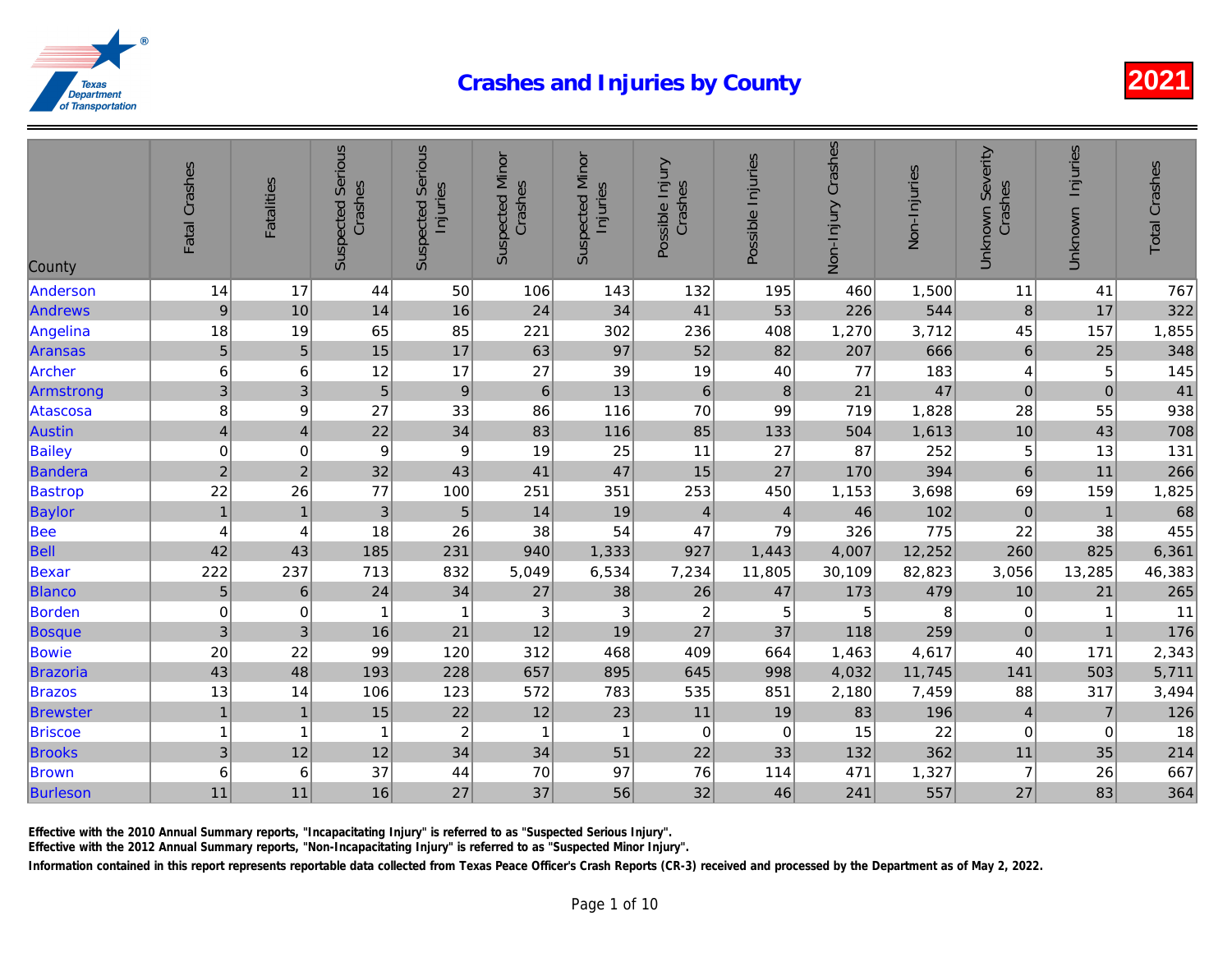| County           | Fatal Crashes           | <b>Fatalities</b>         | <b>Suspected Serious</b><br>Crashes | <b>Suspected Serious</b><br>Injuries | <b>Suspected Minor</b><br>Crashes | <b>Suspected Minor</b><br>Injuries | Possible Injury<br>Crashes | Possible Injuries | Non-Injury Crashes | Non-Injuries |
|------------------|-------------------------|---------------------------|-------------------------------------|--------------------------------------|-----------------------------------|------------------------------------|----------------------------|-------------------|--------------------|--------------|
| Burnet           | 10                      | 10                        | 42                                  | 47                                   | 120                               | 152                                | 77                         | 123               | 600                | 1,669        |
| Caldwell         | 13                      | 14                        | 34                                  | 54                                   | 78                                | 118                                | 77                         | 140               | 501                | 1,541        |
| Calhoun          | 4                       | 5                         | 14                                  | 15                                   | 19                                | 28                                 | 43                         | 62                | 247                | 654          |
| Callahan         | $\boldsymbol{9}$        | $\boldsymbol{9}$          | 14                                  | 19                                   | 40                                | 52                                 | 26                         | 50                | 256                | 617          |
| Cameron          | 31                      | 34                        | 151                                 | 182                                  | 706                               | 928                                | 1,628                      | 2,638             | 4,787              | 16,765       |
| Camp             | 5                       | $\sqrt{5}$                | $\overline{7}$                      | $\bf8$                               | 18                                | 27                                 | 28                         | 44                | 114                | 328          |
| Carson           | $\overline{c}$          | $\ensuremath{\mathsf{3}}$ | $\mathsf g$                         | $\boldsymbol{9}$                     | 20                                | 30                                 | 13                         | 16                | 69                 | 152          |
| <b>Cass</b>      | 18                      | 20                        | 34                                  | 47                                   | 51                                | 78                                 | 45                         | 74                | 262                | 641          |
| Castro           | $\overline{c}$          | $\overline{c}$            | 8                                   | 12                                   | 16                                | 26                                 | $\overline{4}$             | 6                 | 44                 | 91           |
| <b>Chambers</b>  | 14                      | 16                        | 44                                  | 56                                   | 91                                | 113                                | 167                        | 275               | 1,042              | 2,956        |
| <b>Cherokee</b>  | 14                      | 18                        | 42                                  | 51                                   | 124                               | 169                                | 73                         | 126               | 594                | 1,587        |
| <b>Childress</b> | $\overline{3}$          | $\overline{4}$            | $\overline{4}$                      | $\overline{5}$                       | $\,$ 6                            | 14                                 | 3                          | $\mathbf{3}$      | 83                 | 221          |
| Clay             | $\overline{\mathbf{c}}$ | $\overline{c}$            | 14                                  | 17                                   | 30                                | 45                                 | 13                         | 26                | 187                | 443          |
| Cochran          | $\overline{1}$          | 1                         | $\mathbf{1}$                        | $\mathbf{1}$                         | 5                                 | $\overline{5}$                     | $\mathbf{1}$               | 3                 | 12                 | 28           |
| Coke             | $\mathbf 0$             | $\pmb{0}$                 | $\overline{4}$                      | $\overline{\mathbf{4}}$              | $\overline{7}$                    | $\boldsymbol{9}$                   | $\mathbf{1}$               | $\boldsymbol{2}$  | 13                 | 32           |
| Coleman          | 3                       | $\overline{5}$            | $\overline{7}$                      | 10                                   | 21                                | 28                                 | 15                         | 23                | 90                 | 213          |
| Collin           | 51                      | 52                        | 335                                 | 412                                  | 1,671                             | 2,220                              | 2,124                      | 3,269             | 7,739              | 25,279       |
| Collingsworth    | $\pmb{0}$               | $\pmb{0}$                 | $\overline{4}$                      | $\overline{\mathbf{4}}$              | $\mathbf{1}$                      | $\overline{2}$                     | $\mathbf{1}$               | $\overline{5}$    | 13                 | 21           |
| Colorado         | $\boldsymbol{9}$        | 10                        | 21                                  | 27                                   | 77                                | 115                                | 59                         | 91                | 417                | 1,191        |
| Comal            | 19                      | 21                        | 124                                 | 147                                  | 412                               | 553                                | 353                        | 599               | 1,754              | 5,707        |
| Comanche         | 4                       | 6                         | 20                                  | 25                                   | 33                                | 41                                 | 25                         | 39                | 172                | 442          |
| Concho           | $\overline{1}$          | $\overline{1}$            | 8 <sup>1</sup>                      | 10                                   | 13                                | 20                                 | 20                         | 36                | 52                 | 118          |
| Cooke            | 8                       | 8                         | 31                                  | 34                                   | 78                                | 103                                | 64                         | 107               | 397                | 1,111        |
| Coryell          | 11                      | 11                        | 38                                  | 43                                   | 153                               | 209                                | 96                         | 146               | 541                | 1,476        |
| <b>Cottle</b>    | $\pmb{0}$               | 0                         | 1                                   | 1                                    | 1                                 | 1                                  | $\mathbf 0$                | 0                 | 19                 | 32           |
| Crane            | $\overline{c}$          | $\overline{c}$            | 3                                   | $\overline{5}$                       | $\overline{7}$                    | $\mathsf g$                        | $\overline{7}$             | 10                | 35                 | 79           |
| <b>Crockett</b>  | 5                       | 5                         | 11                                  | 12                                   | 21                                | 42                                 | 15                         | 25                | 100                | 210          |

Effective with the 2010 Annual Summary reports, "Incapacitating Injury" is referred to as "Suspected Serious Injury".

Effective with the 2012 Annual Summary reports, "Non-Incapacitating Injury" is referred to as "Suspected Minor Injury".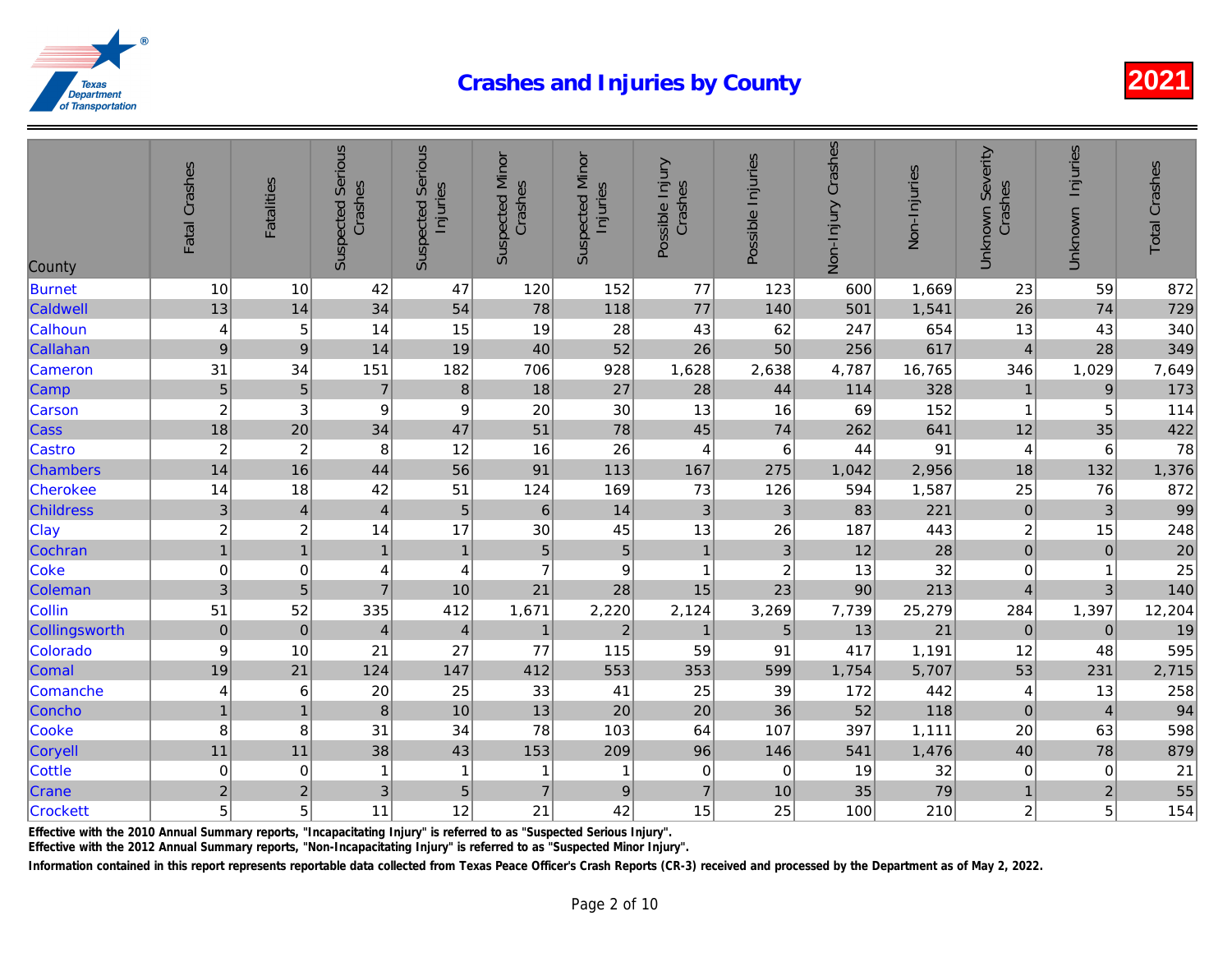| County            | Fatal Crashes           | Fatalities       | <b>Suspected Serious</b><br>Crashes | <b>Suspected Serious</b><br>Injuries | <b>Suspected Minor</b><br>Crashes | <b>Suspected Minor</b><br>Injuries | Possible Injury<br>Crashes | Possible Injuries | Non-Injury Crashes | Non-Injuries   |
|-------------------|-------------------------|------------------|-------------------------------------|--------------------------------------|-----------------------------------|------------------------------------|----------------------------|-------------------|--------------------|----------------|
| Crosby            | $\overline{\mathbf{4}}$ | $\overline{4}$   | $\,6$                               | $\overline{7}$                       | $\boldsymbol{8}$                  | 13                                 | $\overline{4}$             | $\overline{7}$    | 24                 | 42             |
| <b>Culberson</b>  | 13                      | 17               | 10                                  | 25                                   | 23                                | 35                                 | 17                         | 52                | 115                | 259            |
| <b>Dallam</b>     | $\overline{c}$          | $\sqrt{2}$       | $\overline{4}$                      | 5                                    | 23                                | 33                                 | $\overline{7}$             | 10                | 132                | 351            |
| <b>Dallas</b>     | 324                     | 352              | 1,646                               | 1,963                                | 6,681                             | 8,925                              | 9,577                      | 15,301            | 33,810             | 99,268         |
| Dawson            | 5                       | $\bf 8$          | 10                                  | 11                                   | 19                                | 23                                 | 13                         | 15                | 136                | 311            |
| <b>Deaf Smith</b> | 4                       | 4                | 17                                  | 23                                   | 51                                | 73                                 | 20                         | 41                | 236                | 666            |
| <b>Delta</b>      | $\mathbf 0$             | $\pmb{0}$        | $\overline{7}$                      | $\bf8$                               | $\bf 8$                           | 10                                 | 3                          | $\overline{7}$    | 46                 | 90             |
| Denton            | 59                      | 68               | 289                                 | 349                                  | 1,241                             | 1,601                              | 1,707                      | 2,493             | 7,728              | 23,928         |
| <b>Dewitt</b>     | $\,$ 6 $\,$             | $\,6\,$          | 12                                  | 13                                   | 34                                | 36                                 | 28                         | 37                | 210                | 475            |
| <b>Dickens</b>    | $\mathbf 0$             | $\mathbf 0$      | $\mathbf 0$                         | $\mathbf 0$                          | $\,6$                             | $\overline{7}$                     | 5                          | $\overline{7}$    | 4                  | 8              |
| <b>Dimmit</b>     | $\overline{c}$          | $\sqrt{2}$       | 6 <sup>1</sup>                      | $\,$ 6 $\,$                          | 26                                | 37                                 | $\overline{7}$             | 10                | 76                 | 218            |
| Donley            | 3                       | 3                | $\boldsymbol{9}$                    | 10                                   | $\boldsymbol{9}$                  | 13                                 | $\overline{7}$             | 13                | 49                 | 135            |
| Duval             | $\overline{\mathbf{4}}$ | $\sqrt{5}$       | $\overline{4}$                      | $\bf 8$                              | 10                                | 15                                 | $\overline{7}$             | $\boldsymbol{9}$  | 72                 | 168            |
| Eastland          | 5                       | 5                | 21                                  | 26                                   | 41                                | 53                                 | 46                         | 65                | 377                | 900            |
| Ector             | 36                      | 43               | 87                                  | 111                                  | 390                               | 529                                | 453                        | 686               | 2,644              | 7,945          |
| Edwards           | $\overline{1}$          | $\overline{1}$   |                                     | $\overline{1}$                       | 8                                 | 8                                  | 5                          | 5                 | 45                 | 82             |
| <b>Ellis</b>      | 33                      | 35               | 158                                 | 191                                  | 392                               | 531                                | 444                        | 720               | 2,164              | 6,209          |
| El Paso           | 94                      | 98               | 238                                 | 279                                  | 2,073                             | 2,815                              | 2,213                      | 3,403             | 12,440             | 34,859         |
| Erath             | 9                       | 12               | 40                                  | 53                                   | 131                               | 191                                | 64                         | 117               | 461                | 1,468          |
| Falls             | $\overline{\mathbf{4}}$ | $\overline{4}$   | 8                                   | 11                                   | 37                                | 49                                 | 25                         | 30                | 130                | 295            |
| Fannin            | 8                       | $\boldsymbol{9}$ | 39                                  | 52                                   | 58                                | 85                                 | 34                         | 61                | 334                | 796            |
| Fayette           | 10                      | 11               | 33                                  | 44                                   | 53                                | 83                                 | 35                         | 66                | 394                | 1,085          |
| Fisher            | $\mathbf 0$             | $\pmb{0}$        | $\boldsymbol{9}$                    | 10                                   | 10                                | 18                                 | 5                          | $\,6\,$           | 28                 | 54             |
| Floyd             | $\overline{\mathbf{c}}$ | $\overline{4}$   | 6                                   | $\overline{7}$                       | 5                                 | 5                                  | $\overline{c}$             | $\boldsymbol{2}$  | 36                 | 78             |
| Foard             | $\overline{0}$          | $\mathbf 0$      | $\overline{1}$                      | $\mathbf{1}$                         | $\overline{\mathbf{4}}$           | $\overline{4}$                     | $\overline{2}$             | $\overline{2}$    | $\bf 8$            | $\overline{9}$ |
| <b>Fort Bend</b>  | 49                      | 55               | 243                                 | 304                                  | 905                               | 1,221                              | 1,319                      | 2,011             | 6,843              | 20,632         |
| Franklin          | $\overline{c}$          | $\mathbf{3}$     | 10                                  | 18                                   | 24                                | 47                                 | 10                         | 15                | 135                | 324            |

Effective with the 2010 Annual Summary reports, "Incapacitating Injury" is referred to as "Suspected Serious Injury".

Effective with the 2012 Annual Summary reports, "Non-Incapacitating Injury" is referred to as "Suspected Minor Injury".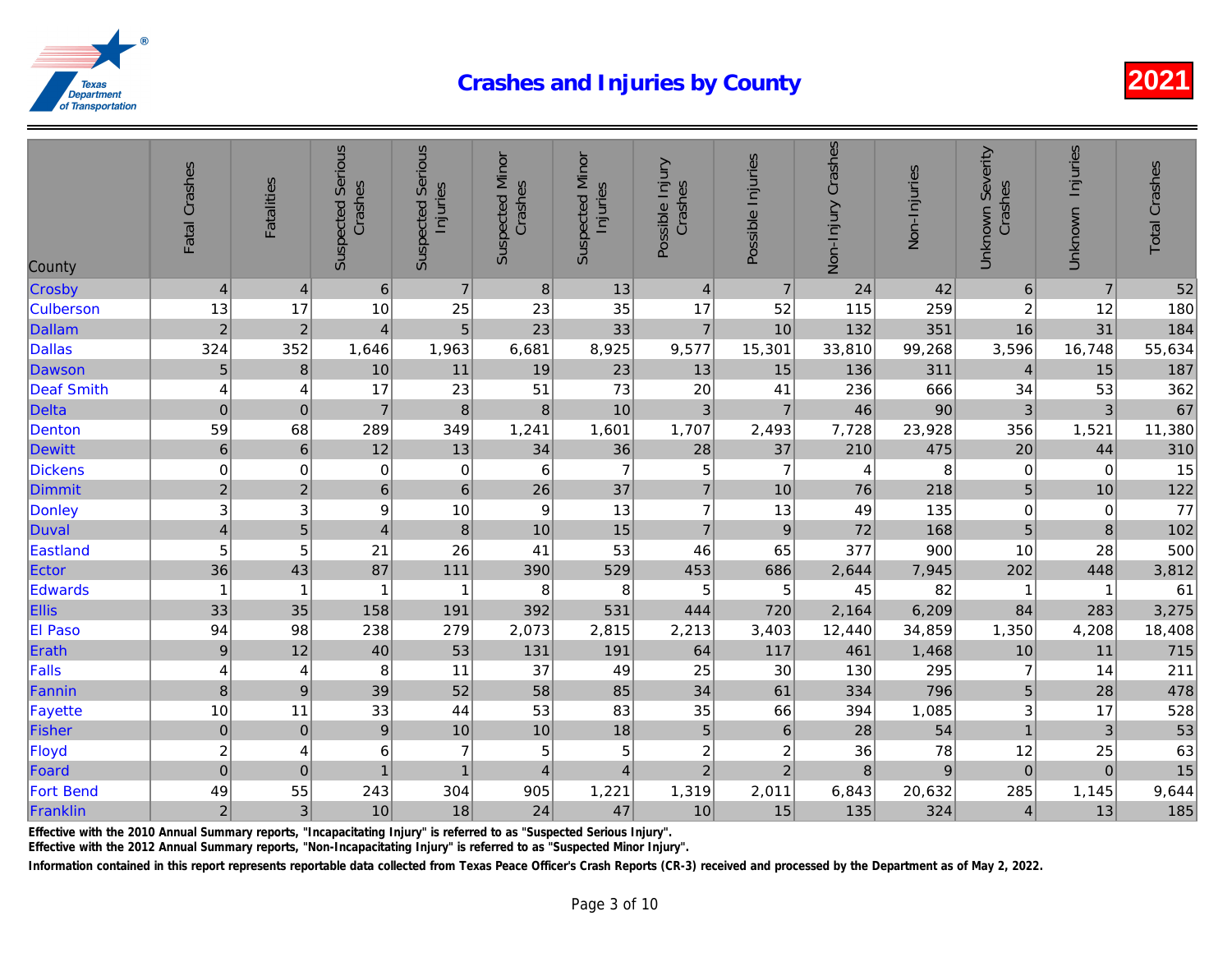| County          | Fatal Crashes           | <b>Fatalities</b>       | <b>Suspected Serious</b><br>Crashes | <b>Suspected Serious</b><br>Injuries | <b>Suspected Minor</b><br>Crashes | <b>Suspected Minor</b><br>Injuries | Possible Injury<br>Crashes | Possible Injuries | Non-Injury Crashes | Non-Injuries |
|-----------------|-------------------------|-------------------------|-------------------------------------|--------------------------------------|-----------------------------------|------------------------------------|----------------------------|-------------------|--------------------|--------------|
| Freestone       | 12                      | 13                      | 29                                  | 37                                   | 70                                | 102                                | 57                         | 105               | 338                | 892          |
| Frio            | 5                       | $\,6\,$                 | 12                                  | 16                                   | 22                                | 36                                 | 42                         | 74                | 151                | 340          |
| <b>Gaines</b>   | 10                      | 15                      | 24                                  | 28                                   | 40                                | 69                                 | 41                         | 74                | 145                | 435          |
| Galveston       | 34                      | 35                      | 170                                 | 200                                  | 742                               | 1,019                              | 845                        | 1,266             | 5,281              | 16,441       |
| Garza           | 4                       | $\overline{4}$          | 12                                  | 14                                   | 12                                | 22                                 | 13                         | 19                | 109                | 225          |
| Gillespie       | 5                       | $\,6\,$                 | 36                                  | 44                                   | 48                                | 72                                 | 37                         | 55                | 324                | 871          |
| Glasscock       | $\overline{\mathbf{c}}$ | $\overline{\mathbf{c}}$ | $\boldsymbol{2}$                    | $\ensuremath{\mathsf{3}}$            | $\overline{7}$                    | $\boldsymbol{9}$                   | $\overline{7}$             | 8                 | 19                 | 53           |
| Goliad          | $\overline{a}$          | $\overline{2}$          | 12                                  | 12                                   | 13                                | 17                                 | 13                         | 19                | 58                 | 129          |
| Gonzales        | $\overline{7}$          | 9                       | 21                                  | 31                                   | 46                                | 68                                 | 59                         | 104               | 273                | 732          |
| Gray            | $\,6$                   | 10                      | 11                                  | 26                                   | 26                                | 40                                 | 17                         | 22                | 271                | 672          |
| Grayson         | 26                      | 29                      | 108                                 | 143                                  | 292                               | 411                                | 299                        | 461               | 1,174              | 3,436        |
| Gregg           | 21                      | 21                      | 96                                  | 115                                  | 385                               | 536                                | 581                        | 940               | 2,091              | 6,751        |
| Grimes          | 13                      | 15                      | 45                                  | 52                                   | 112                               | 139                                | 50                         | 79                | 357                | 908          |
| Guadalupe       | 17                      | 20                      | 94                                  | 113                                  | 227                               | 277                                | 278                        | 418               | 1,975              | 5,700        |
| Hale            | 3                       | 3                       | 19                                  | 20                                   | 42                                | 60                                 | 49                         | 80                | 347                | 852          |
| Hall            | $\overline{1}$          | $\mathbf{1}$            | $\mathbf{3}$                        | $\overline{\mathbf{4}}$              | $9\,$                             | 14                                 | $\overline{4}$             | 9                 | 22                 | 52           |
| Hamilton        | 1                       | $\overline{1}$          | 14                                  | 20                                   | 25                                | 36                                 | 8                          | 18                | 74                 | 150          |
| Hansford        | $\mathbf{1}$            | $\overline{1}$          | $\mathbf{3}$                        | $\mathbf{3}$                         | $\overline{4}$                    | $\sqrt{5}$                         | 5                          | 8                 | 27                 | 41           |
| <b>Hardeman</b> | $\mathbf{1}$            | $\overline{1}$          | $\overline{7}$                      | $\overline{7}$                       | $\overline{7}$                    | 13                                 | 11                         | 16                | 47                 | 117          |
| Hardin          | 8                       | $\bf 8$                 | 21                                  | 26                                   | 98                                | 158                                | 51                         | 69                | 551                | 1,554        |
| <b>Harris</b>   | 541                     | 577                     | 2,489                               | 2,927                                | 8,976                             | 12,258                             | 19,127                     | 29,230            | 78,200             | 228,591      |
| Harrison        | 24                      | 27                      | 91                                  | 116                                  | 194                               | 299                                | 171                        | 302               | 1,000              | 2,932        |
| Hartley         | 4                       | 6                       | 9                                   | 16                                   | 19                                | 27                                 | $\overline{7}$             | 17                | 104                | 256          |
| Haskell         | $\mathbf 0$             | $\mathbf 0$             | 5                                   | 5                                    | 11                                | 17                                 | 12                         | 16                | 49                 | 101          |
| Hays            | 25                      | 29                      | 145                                 | 182                                  | 484                               | 645                                | 388                        | 592               | 1,947              | 6,486        |
| Hemphill        | $\pmb{0}$               | $\mathbf 0$             | 3                                   | 3                                    | 3                                 | 3                                  | $\boldsymbol{8}$           | $9\,$             | 51                 | 95           |
| Henderson       | 21                      | 22                      | 58                                  | 75                                   | 130                               | 183                                | 178                        | 287               | 767                | 2,177        |

Effective with the 2010 Annual Summary reports, "Incapacitating Injury" is referred to as "Suspected Serious Injury".

Effective with the 2012 Annual Summary reports, "Non-Incapacitating Injury" is referred to as "Suspected Minor Injury".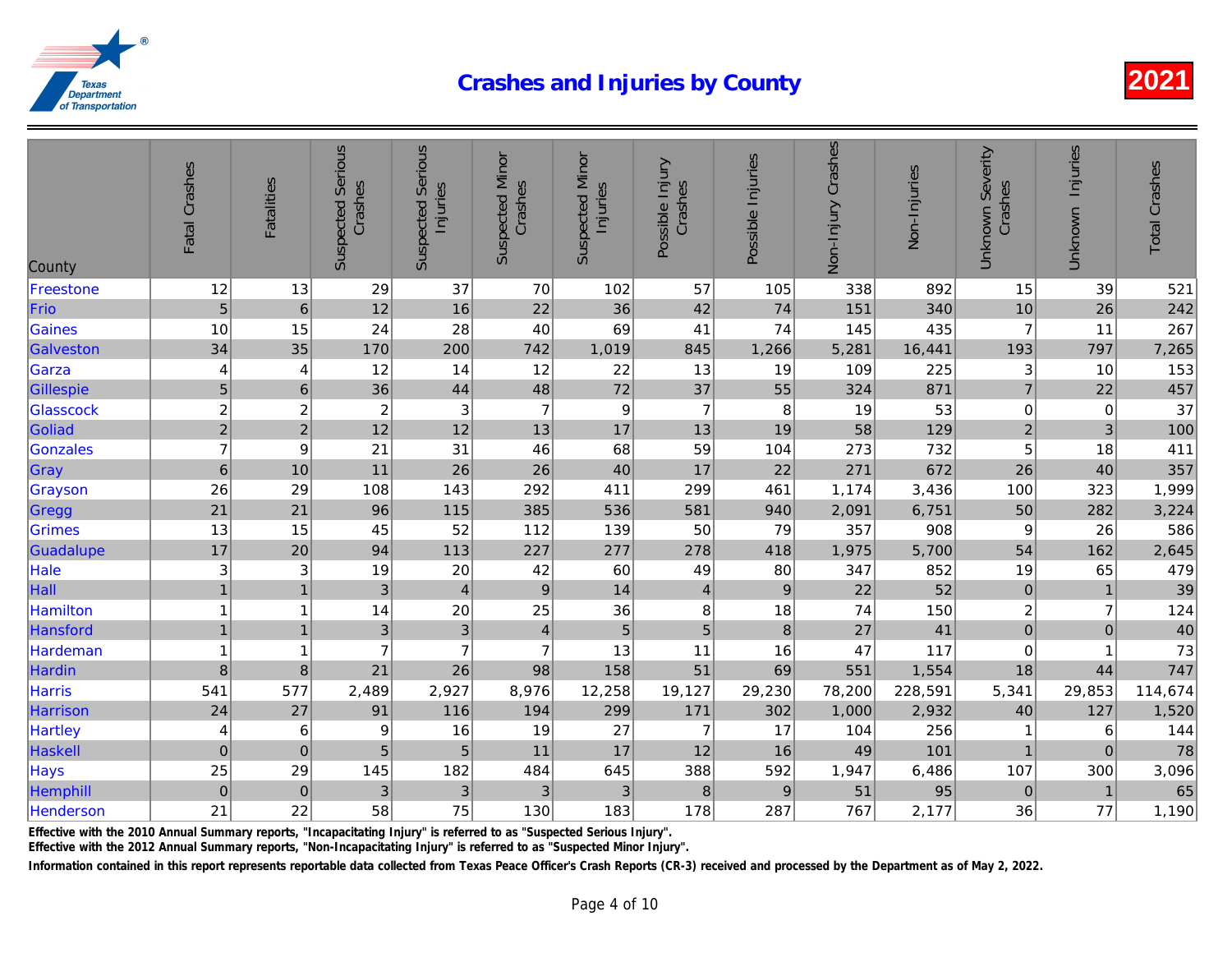| County            | Fatal Crashes             | <b>Fatalities</b> | <b>Suspected Serious</b><br>Crashes | <b>Suspected Serious</b><br>Injuries | <b>Suspected Minor</b><br>Crashes | <b>Suspected Minor</b><br>Injuries | Possible Injury<br>Crashes | Possible Injuries | Non-Injury Crashes | Non-Injuries |
|-------------------|---------------------------|-------------------|-------------------------------------|--------------------------------------|-----------------------------------|------------------------------------|----------------------------|-------------------|--------------------|--------------|
| Hidalgo           | 64                        | 71                | 321                                 | 435                                  | 1,415                             | 2,152                              | 3,828                      | 6,835             | 10,019             | 34,949       |
| Hill              | 17                        | 19                | 36                                  | 47                                   | 43                                | 56                                 | 114                        | 166               | 668                | 1,622        |
| <b>Hockley</b>    | 12                        | 13                | 10                                  | 17                                   | 47                                | 76                                 | 31                         | 48                | 190                | 548          |
| Hood              | 13                        | 13                | 41                                  | 54                                   | 88                                | 115                                | 164                        | 229               | 480                | 1,484        |
| <b>Hopkins</b>    | $\boldsymbol{9}$          | 11                | 17                                  | 24                                   | 86                                | 112                                | 61                         | 101               | 502                | 1,398        |
| Houston           | 6                         | 9                 | 17                                  | 20                                   | 41                                | 59                                 | 26                         | 46                | 222                | 501          |
| Howard            | 14                        | 17                | 31                                  | 44                                   | 77                                | 150                                | 54                         | 89                | 508                | 1,287        |
| <b>Hudspeth</b>   | 5                         | 5                 | 14                                  | 21                                   | 22                                | 34                                 | 20                         | 43                | 166                | 314          |
| <b>Hunt</b>       | 34                        | 38                | 129                                 | 156                                  | 265                               | 381                                | 252                        | 396               | 1,065              | 3,371        |
| Hutchinson        | $\overline{\mathbf{c}}$   | $\overline{c}$    | 9                                   | 15                                   | 26                                | 34                                 | 10                         | 15                | 138                | 325          |
| Irion             | $\overline{1}$            | $\overline{1}$    | $\mathbf 0$                         | $\mathbf 0$                          | $\overline{2}$                    | $\overline{2}$                     | $\mathfrak{3}$             | $\overline{4}$    | 17                 | 31           |
| <b>Jack</b>       | 4                         | 4                 | 11                                  | 15                                   | 15                                | 19                                 | 8                          | 12                | 88                 | 200          |
| Jackson           | $\bf 8$                   | $9$               | 15                                  | 16                                   | 30                                | 49                                 | 23                         | 45                | 159                | 407          |
| Jasper            | 11                        | 15                | 24                                  | 33                                   | 82                                | 121                                | 51                         | 92                | 374                | 1,006        |
| <b>Jeff Davis</b> | $\pmb{0}$                 | $\pmb{0}$         | 3                                   | 3                                    | $\mathbf 2$                       | $\overline{4}$                     | 5                          | $\,8\,$           | 21                 | 35           |
| <b>Jefferson</b>  | 50                        | 60                | 181                                 | 215                                  | 697                               | 1,004                              | 1,001                      | 1,630             | 3,880              | 12,514       |
| Jim Hogg          | $\pmb{0}$                 | $\pmb{0}$         | $\mathbf{1}$                        | $\mathbf{1}$                         | $\mathbf{3}$                      | 6                                  | $\overline{2}$             | 3                 | 18                 | 56           |
| <b>Jim Wells</b>  | 8                         | 11                | 26                                  | 37                                   | 95                                | 142                                | 94                         | 151               | 491                | 1,390        |
| Johnson           | 36                        | 38                | 161                                 | 202                                  | 314                               | 430                                | 349                        | 515               | 1,851              | 5,515        |
| Jones             | 10                        | 11                | 12                                  | 15                                   | 30                                | 40                                 | 16                         | 23                | 98                 | 205          |
| Karnes            | $\ensuremath{\mathsf{3}}$ | $\mathbf{3}$      | 14                                  | 17                                   | 22                                | 33                                 | 24                         | 34                | 168                | 332          |
| Kaufman           | 33                        | 37                | 117                                 | 157                                  | 170                               | 246                                | 287                        | 470               | 1,436              | 4,230        |
| Kendall           | 13                        | 13                | 26                                  | 28                                   | 88                                | 117                                | 78                         | 112               | 717                | 1,897        |
| Kenedy            | 3                         | 5                 | 9                                   | 15                                   | 8                                 | 19                                 | 4                          | 8                 | 23                 | 63           |
| Kent              | $\overline{1}$            | 1                 | $\overline{2}$                      | $\overline{2}$                       | $\pmb{0}$                         | $\mathbf{1}$                       | $\mathbf{1}$               | $\overline{1}$    | $6\overline{6}$    | 13           |
| Kerr              | 12                        | 14                | 42                                  | 51                                   | 100                               | 135                                | 118                        | 175               | 617                | 1,631        |
| Kimble            | $\overline{\mathbf{4}}$   | 5                 | $\overline{4}$                      | 5                                    | 12                                | 18                                 | 19                         | 32                | 80                 | 206          |

Effective with the 2010 Annual Summary reports, "Incapacitating Injury" is referred to as "Suspected Serious Injury".

Effective with the 2012 Annual Summary reports, "Non-Incapacitating Injury" is referred to as "Suspected Minor Injury".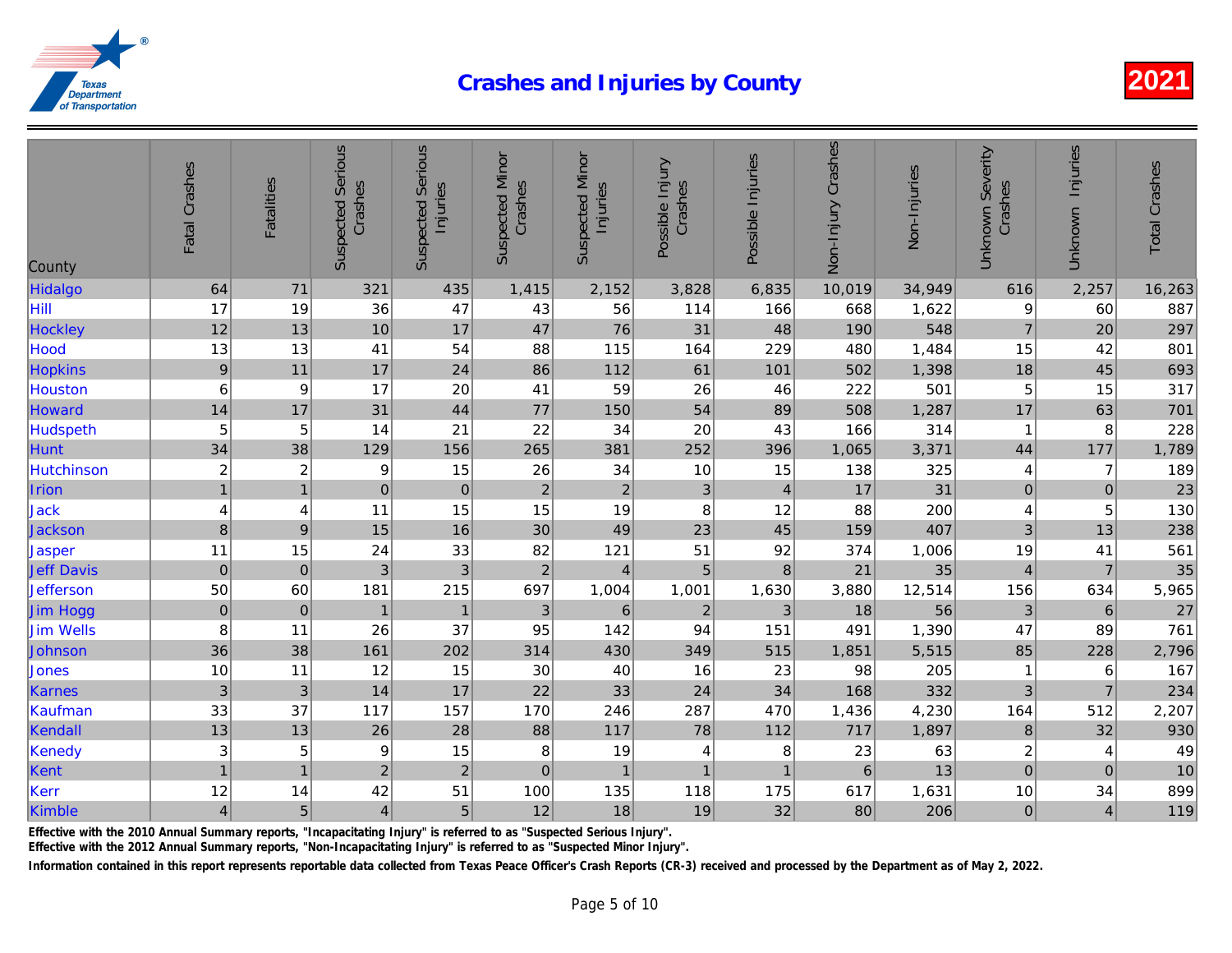| County          | Fatal Crashes           | <b>Fatalities</b> | <b>Suspected Serious</b><br>Crashes | <b>Suspected Serious</b><br>Injuries | <b>Suspected Minor</b><br>Crashes | <b>Suspected Minor</b><br>Injuries | Possible Injury<br>Crashes | Possible Injuries | Non-Injury Crashes | Non-Injuries   |
|-----------------|-------------------------|-------------------|-------------------------------------|--------------------------------------|-----------------------------------|------------------------------------|----------------------------|-------------------|--------------------|----------------|
| King            | 0                       | $\pmb{0}$         | $\mathbf 0$                         | 0                                    | $\boldsymbol{2}$                  | $\overline{c}$                     | $\ensuremath{\mathsf{3}}$  | 3                 | $\overline{7}$     | $\overline{7}$ |
| Kinney          | $\overline{0}$          | $\pmb{0}$         | $\pmb{0}$                           | $\mathbf 0$                          | $\overline{1}$                    | $\overline{1}$                     | $\overline{4}$             | $\bf8$            | 42                 | 80             |
| Kleberg         | 3                       | 4                 | 11                                  | 12                                   | 48                                | 65                                 | 36                         | 56                | 262                | 754            |
| <b>Knox</b>     | $\overline{2}$          | $\overline{c}$    | $\mathbf 2$                         | $\overline{c}$                       | $\overline{4}$                    | 5 <sup>1</sup>                     | 5                          | 11                | 24                 | 42             |
| Lamar           | 11                      | 11                | 34                                  | 45                                   | 109                               | 151                                | 137                        | 190               | 677                | 2,020          |
| Lamb            | $\overline{\mathbf{4}}$ | $\overline{5}$    | 15                                  | 17                                   | 21                                | 53                                 | 16                         | 34                | 105                | 253            |
| Lampasas        | 5                       | $\mathbf 5$       | 15                                  | 18                                   | 57                                | 80                                 | 27                         | 46                | 171                | 524            |
| La Salle        | $\overline{\mathbf{4}}$ | $\boldsymbol{9}$  | $\overline{4}$                      | 13                                   | 12                                | 27                                 | 12                         | 19                | 75                 | 272            |
| Lavaca          | 5                       | 5                 | 8                                   | 8                                    | 23                                | 24                                 | 24                         | 36                | 164                | 401            |
| Lee             | $\overline{5}$          | $\,6\,$           | 24                                  | 31                                   | 42                                | 57                                 | 29                         | 45                | 259                | 620            |
| Leon            | 10                      | 14                | 23                                  | 34                                   | 64                                | 77                                 | 47                         | 96                | 369                | 1,131          |
| Liberty         | 21                      | 21                | 64                                  | 85                                   | 174                               | 246                                | 192                        | 289               | 1,150              | 3,666          |
| Limestone       | $\,6\,$                 | $\boldsymbol{9}$  | 24                                  | 40                                   | 47                                | 65                                 | 35                         | 48                | 240                | 613            |
| Lipscomb        | $\overline{0}$          | $\pmb{0}$         | $\mathbf{1}$                        | $\mathbf{1}$                         | 5                                 | $\sqrt{5}$                         | $\overline{4}$             | $\overline{4}$    | $\overline{7}$     | 12             |
| <b>Live Oak</b> | 5                       | 5                 | 20                                  | 32                                   | 22                                | 66                                 | 49                         | 64                | 308                | 711            |
| Llano           | 6                       | $\overline{7}$    | 21                                  | 30                                   | 32                                | 40                                 | 27                         | 45                | 224                | 549            |
| Loving          | $\overline{\mathbf{c}}$ | $\overline{c}$    | 5                                   | $\overline{7}$                       | 6                                 | 8                                  | 1                          | 1                 | 29                 | 62             |
| Lubbock         | 59                      | 63                | 114                                 | 143                                  | 768                               | 1,003                              | 2,166                      | 3,524             | 4,664              | 14,887         |
| Lynn            | $\sqrt{2}$              | $\overline{2}$    | 6                                   | $\overline{7}$                       | 10                                | 14                                 | 5                          | 12                | 47                 | 117            |
| Madison         | $\overline{\mathbf{4}}$ | $\overline{4}$    | 16                                  | 21                                   | 52                                | 77                                 | 45                         | $71$              | 300                | 825            |
| Marion          | 6                       | 6                 | 8                                   | 10                                   | 17                                | 21                                 | 11                         | 19                | 88                 | 202            |
| <b>Martin</b>   | 12                      | 12                | 13                                  | 18                                   | 38                                | 60                                 | 22                         | 35                | 147                | 351            |
| Mason           | $\mathbf{1}$            | $\mathbf 1$       | 3                                   | $\ensuremath{\mathsf{3}}$            | 3                                 | 6                                  | $\overline{7}$             | 9                 | 22                 | 58             |
| Matagorda       | 11                      | 12                | 40                                  | 52                                   | 117                               | 180                                | 76                         | 113               | 384                | 1,104          |
| <b>Maverick</b> | $\overline{\mathbf{c}}$ | $\overline{2}$    | 16                                  | 19                                   | 45                                | 73                                 | 188                        | 340               | 686                | 2,301          |
| McCulloch       | $\overline{1}$          | $\overline{1}$    | $\,$ 6 $\,$                         | 8                                    | 16                                | 19                                 | 10                         | 11                | 69                 | 171            |
| McLennan        | 35                      | 37                | 227                                 | 264                                  | 757                               | 1,081                              | 1,005                      | 1,732             | 4,044              | 13,352         |

Effective with the 2010 Annual Summary reports, "Incapacitating Injury" is referred to as "Suspected Serious Injury".

Effective with the 2012 Annual Summary reports, "Non-Incapacitating Injury" is referred to as "Suspected Minor Injury".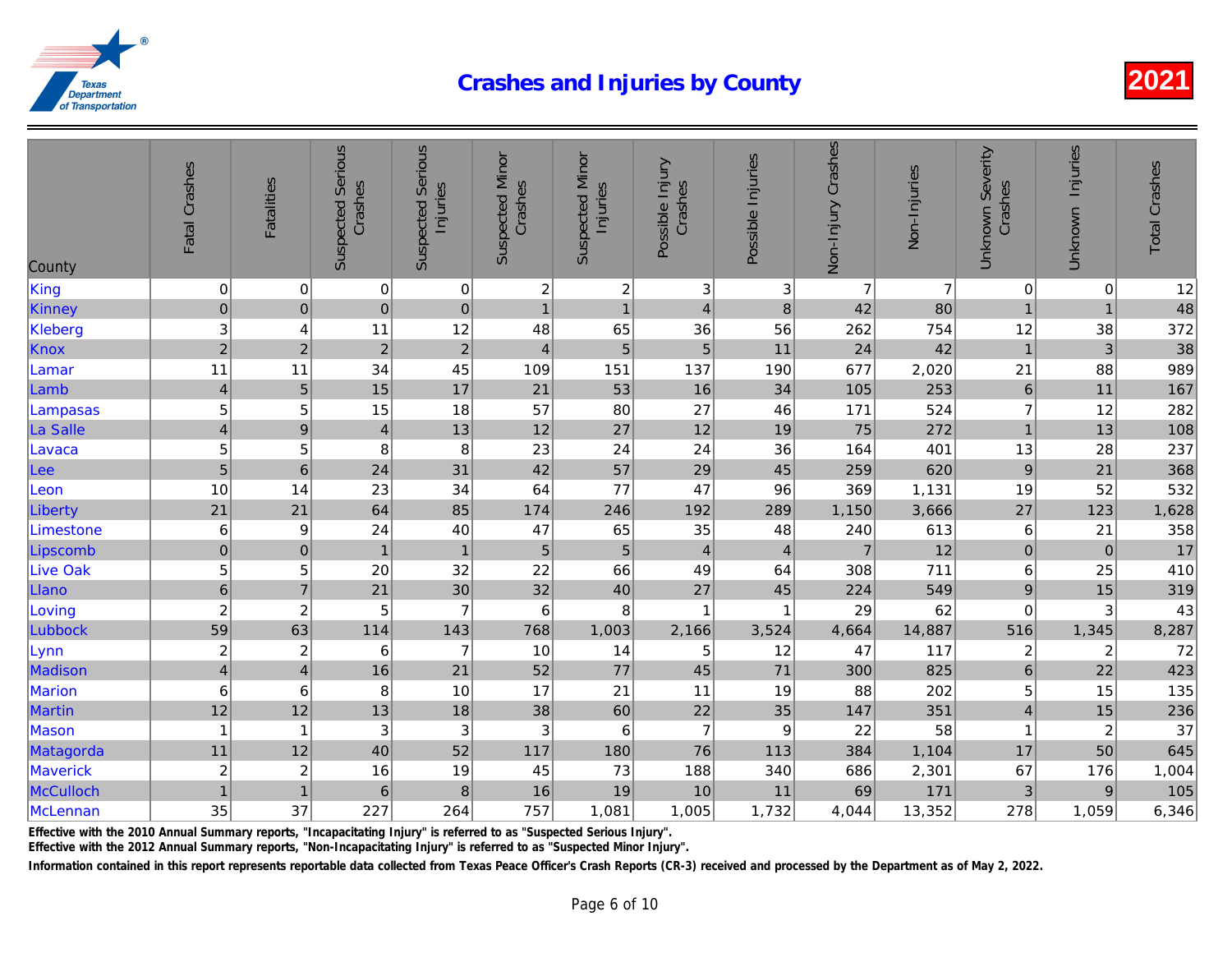| County            | Fatal Crashes           | <b>Fatalities</b>       | <b>Suspected Serious</b><br>Crashes | <b>Suspected Serious</b><br>Injuries | <b>Suspected Minor</b><br>Crashes | <b>Suspected Minor</b><br>Injuries | Possible Injury<br>Crashes | Possible Injuries | Non-Injury Crashes | Non-Injuries |
|-------------------|-------------------------|-------------------------|-------------------------------------|--------------------------------------|-----------------------------------|------------------------------------|----------------------------|-------------------|--------------------|--------------|
| <b>McMullen</b>   | $\pmb{0}$               | $\mathbf 0$             | $\pmb{0}$                           | $\mathbf 0$                          | $6\phantom{1}6$                   | $6\phantom{1}$                     | $\overline{4}$             | 6                 | 22                 | 38           |
| Medina            | 9                       | 10                      | 44                                  | 55                                   | 61                                | 91                                 | 101                        | 184               | 468                | 1,233        |
| Menard            | $\overline{2}$          | $\overline{2}$          | $\overline{4}$                      | $6\phantom{1}$                       | $\overline{2}$                    | $\overline{2}$                     | $\overline{7}$             | 10                | 26                 | 65           |
| Midland           | 34                      | 35                      | 93                                  | 108                                  | 448                               | 595                                | 484                        | 802               | 2,379              | 6,993        |
| Milam             | $\overline{\mathbf{7}}$ | $\overline{7}$          | 23                                  | 29                                   | 82                                | 122                                | 47                         | 90                | 267                | 710          |
| Mills             | 4                       | 5                       | 5                                   | 9                                    | 24                                | 26                                 | 11                         | 18                | 54                 | 130          |
| Mitchell          | $\overline{\mathbf{4}}$ | $\overline{\mathbf{4}}$ | $\overline{5}$                      | $\mathbf 6$                          | $\overline{7}$                    | $\bf 8$                            | 12                         | 15                | 122                | 246          |
| Montague          | 8                       | 9                       | $\overline{7}$                      | $\boldsymbol{9}$                     | 33                                | 41                                 | 26                         | 52                | 177                | 416          |
| Montgomery        | 65                      | 69                      | 284                                 | 352                                  | 1,030                             | 1,403                              | 1,370                      | 2,159             | 7,716              | 24,148       |
| Moore             | 4                       | 4                       | 14                                  | 19                                   | 45                                | 57                                 | 34                         | 57                | 316                | 932          |
| <b>Morris</b>     | 5                       | 5                       | 17                                  | 22                                   | 30                                | 37                                 | 23                         | 34                | 131                | 356          |
| Motley            | $\mathbf 0$             | $\mathbf 0$             | 4                                   | 4                                    | $\boldsymbol{2}$                  | $\overline{4}$                     | $\overline{c}$             | $\boldsymbol{2}$  | 19                 | 30           |
| Nacogdoches       | 27                      | 34                      | 45                                  | 57                                   | 122                               | 187                                | 198                        | 298               | 726                | 2,197        |
| Navarro           | 16                      | 16                      | 54                                  | 70                                   | 85                                | 114                                | 194                        | 275               | 1,010              | 2,886        |
| Newton            | $\mathbf 2$             | $\sqrt{2}$              | 17                                  | 21                                   | 31                                | 42                                 | 21                         | 32                | 104                | 249          |
| Nolan             | 5                       | 6                       | 30                                  | 35                                   | 58                                | 82                                 | 45                         | 77                | 419                | 1,120        |
| <b>Nueces</b>     | 47                      | 47                      | 163                                 | 209                                  | 909                               | 1,184                              | 1,246                      | 1,914             | 5,977              | 18,172       |
| <b>Ochiltree</b>  | $\overline{\mathbf{4}}$ | 5                       | $\overline{7}$                      | $\overline{7}$                       | 11                                | 16                                 | 8                          | 12                | 77                 | 200          |
| Oldham            | $\overline{\mathbf{4}}$ | $\overline{\mathbf{4}}$ | $\,6$                               | $\bf8$                               | $9\,$                             | 19                                 | 5                          | $\bf 8$           | 101                | 242          |
| Orange            | 21                      | 21                      | 59                                  | 71                                   | 144                               | 211                                | 242                        | 378               | 1,273              | 3,670        |
| <b>Palo Pinto</b> | $\,$ 6 $\,$             | $\bf 8$                 | 33                                  | 49                                   | 72                                | 90                                 | 57                         | 74                | 412                | 1,148        |
| Panola            | 14                      | 22                      | 23                                  | 32                                   | 67                                | 96                                 | 70                         | 98                | 348                | 974          |
| Parker            | 30                      | 33                      | 97                                  | 125                                  | 292                               | 405                                | 275                        | 414               | 1,892              | 5,341        |
| Parmer            | $\mathbf{1}$            | $\overline{1}$          | 10                                  | 13                                   | 26                                | 42                                 | 9                          | 13                | 84                 | 190          |
| Pecos             | 9                       | $9$                     | 13                                  | 17                                   | 46                                | 60                                 | 30                         | 39                | 219                | 545          |
| Polk              | 19                      | 20                      | 75                                  | 97                                   | 94                                | 134                                | 95                         | 167               | 618                | 1,735        |
| Potter            | 23                      | 29                      | 111                                 | 128                                  | 351                               | 446                                | 434                        | 649               | 2,603              | 7,504        |

Effective with the 2010 Annual Summary reports, "Incapacitating Injury" is referred to as "Suspected Serious Injury".

Effective with the 2012 Annual Summary reports, "Non-Incapacitating Injury" is referred to as "Suspected Minor Injury".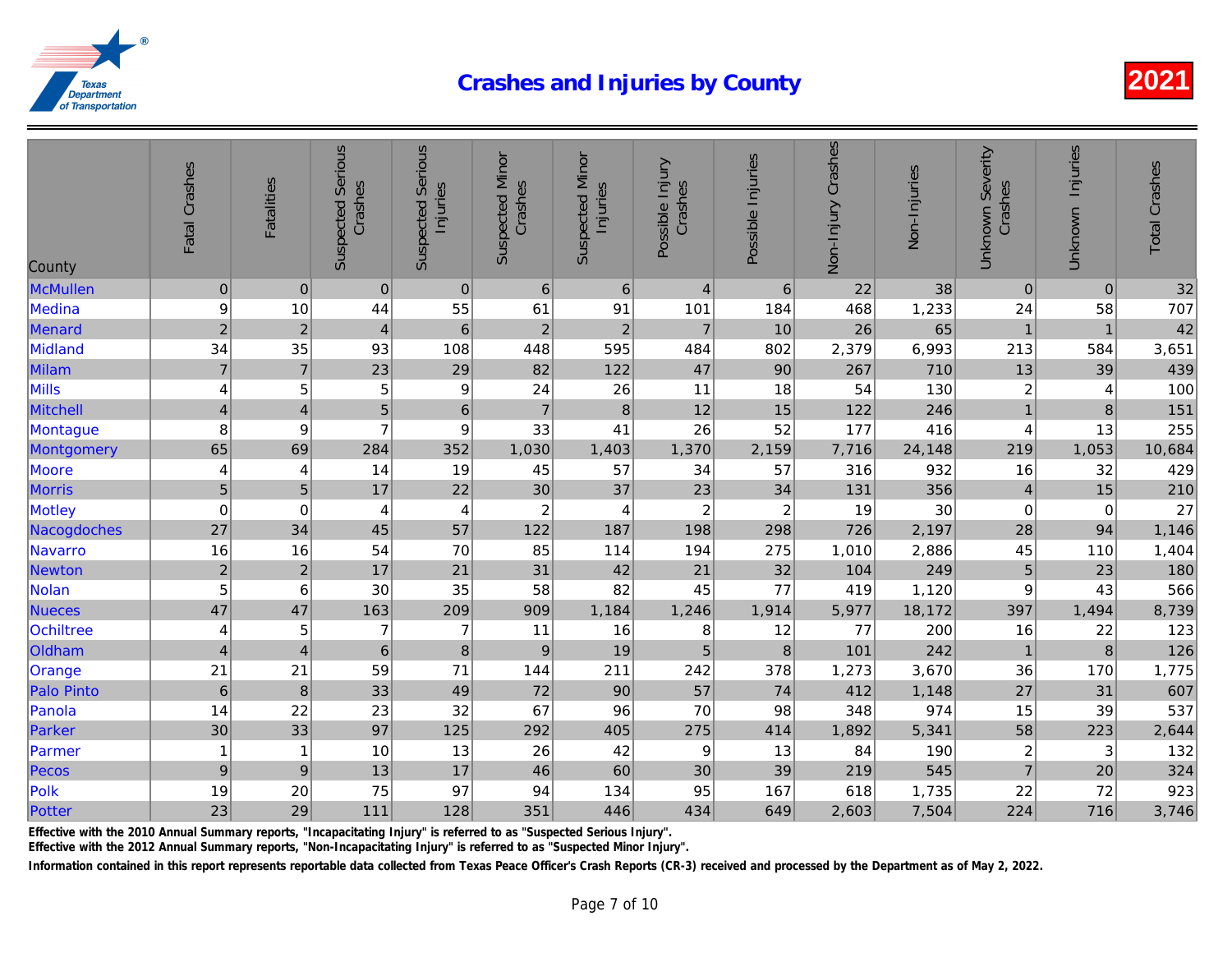| County               | Fatal Crashes            | <b>Fatalities</b>       | <b>Suspected Serious</b><br>Crashes | <b>Suspected Serious</b><br>Injuries | <b>Suspected Minor</b><br>Crashes | <b>Suspected Minor</b><br>Injuries | Possible Injury<br>Crashes | Possible Injuries         | Non-Injury Crashes | Non-Injuries |
|----------------------|--------------------------|-------------------------|-------------------------------------|--------------------------------------|-----------------------------------|------------------------------------|----------------------------|---------------------------|--------------------|--------------|
| Presidio             | 3                        | 4                       | $\mathbf{1}$                        | $\boldsymbol{2}$                     | $\overline{7}$                    | 10                                 | $\mathbf{1}$               | 4                         | 40                 | 103          |
| Rains                | $\overline{\mathbf{4}}$  | $\overline{5}$          | 5 <sup>1</sup>                      | 11                                   | 13                                | 18                                 | 11                         | 26                        | 81                 | 239          |
| Randall              | 15                       | 16                      | 75                                  | 90                                   | 234                               | 318                                | 314                        | 503                       | 1,828              | 5,156        |
| Reagan               | $\overline{c}$           | $\sqrt{2}$              | $\mathbf 0$                         | $\pmb{0}$                            | $\overline{4}$                    | $\sqrt{5}$                         | $\overline{7}$             | $\overline{7}$            | 40                 | 92           |
| Real                 | $\overline{7}$           | $\overline{7}$          | 17                                  | 18                                   | 10                                | 12                                 | 3                          | 3                         | 30                 | 57           |
| <b>Red River</b>     | $\overline{7}$           | $\boldsymbol{9}$        | $\vert 9 \vert$                     | $\mathsf g$                          | 13                                | 21                                 | 16                         | 32                        | 73                 | 181          |
| <b>Reeves</b>        | 10                       | 13                      | 23                                  | 32                                   | 28                                | 42                                 | 36                         | 56                        | 319                | 739          |
| Refugio              | $\overline{\mathcal{L}}$ | $\overline{4}$          | $\bf 8$                             | $\overline{9}$                       | 27                                | 34                                 | 17                         | 32                        | 158                | 368          |
| <b>Roberts</b>       | 0                        | $\mathbf 0$             | $\mathbf 0$                         | $\mathbf 0$                          | $\boldsymbol{2}$                  | $\sqrt{2}$                         | $\overline{c}$             | $\boldsymbol{2}$          | 20                 | 36           |
| Robertson            | 6                        | $\,6\,$                 | 25                                  | 30                                   | 34                                | 59                                 | 27                         | 43                        | 216                | 556          |
| Rockwall             | 9                        | 9                       | 34                                  | 38                                   | 142                               | 184                                | 247                        | 365                       | 1,240              | 4,053        |
| Runnels              | $\overline{3}$           | $\overline{5}$          | $\boldsymbol{9}$                    | 17                                   | 10                                | 17                                 | $\boldsymbol{8}$           | 15                        | 63                 | 133          |
| Rusk                 | 16                       | 17                      | 45                                  | 56                                   | 92                                | 126                                | 146                        | 256                       | 481                | 1,250        |
| Sabine               | 6                        | $\boldsymbol{9}$        | $\overline{2}$                      | 3                                    | 16                                | 22                                 | 20                         | 31                        | 42                 | 92           |
| <b>San Augustine</b> | 6                        | $\overline{7}$          | 1                                   | $\mathbf{1}$                         | 17                                | 28                                 | 18                         | 37                        | 69                 | 150          |
| San Jacinto          | 12                       | 14                      | 33                                  | 36                                   | 40                                | 54                                 | 49                         | 87                        | 232                | 615          |
| <b>San Patricio</b>  | 11                       | 16                      | 45                                  | 61                                   | 120                               | 156                                | 108                        | 162                       | 705                | 1,767        |
| San Saba             | $\mathbf{1}$             | $\overline{1}$          | $\bf 8$                             | 10                                   | 10                                | 14                                 | 13                         | 19                        | 42                 | 99           |
| <b>Schleicher</b>    | $\mathbf{1}$             | -1                      | 3                                   | $\ensuremath{\mathsf{3}}$            | 6                                 | $\boldsymbol{9}$                   | 4                          | 8                         | 31                 | 55           |
| Scurry               | 3                        | 3                       | 16                                  | 19                                   | 37                                | 56                                 | 22                         | 33                        | 194                | 542          |
| Shackelford          | $\mathbf 0$              | 0                       | 4                                   | 8                                    | $\boldsymbol{9}$                  | $\boldsymbol{9}$                   | $\overline{c}$             | $\ensuremath{\mathsf{3}}$ | 44                 | 102          |
| Shelby               | $\overline{\mathbf{4}}$  | $\overline{\mathbf{4}}$ | $\overline{7}$                      | 10                                   | 61                                | 88                                 | 89                         | 167                       | 265                | 655          |
| Sherman              | $\mathbf{1}$             | $\overline{1}$          | 4                                   | 5                                    | $\,6$                             | 8                                  | $\overline{c}$             | 3                         | 43                 | 93           |
| <b>Smith</b>         | 59                       | 63                      | 248                                 | 313                                  | 593                               | 855                                | 1,047                      | 1,688                     | 3,888              | 12,251       |
| Somervell            | 4                        | 6                       | 8                                   | 16                                   | 16                                | 20                                 | 11                         | 18                        | 132                | 356          |
| <b>Starr</b>         | $\overline{\mathbf{4}}$  | $\overline{4}$          | 16                                  | 24                                   | 35                                | 47                                 | 97                         | 166                       | 571                | 1,794        |
| <b>Stephens</b>      | 3                        | 3                       | 9                                   | $\boldsymbol{9}$                     | $\overline{7}$                    | 10                                 | 23                         | 33                        | 76                 | 194          |

Effective with the 2010 Annual Summary reports, "Incapacitating Injury" is referred to as "Suspected Serious Injury".

Effective with the 2012 Annual Summary reports, "Non-Incapacitating Injury" is referred to as "Suspected Minor Injury".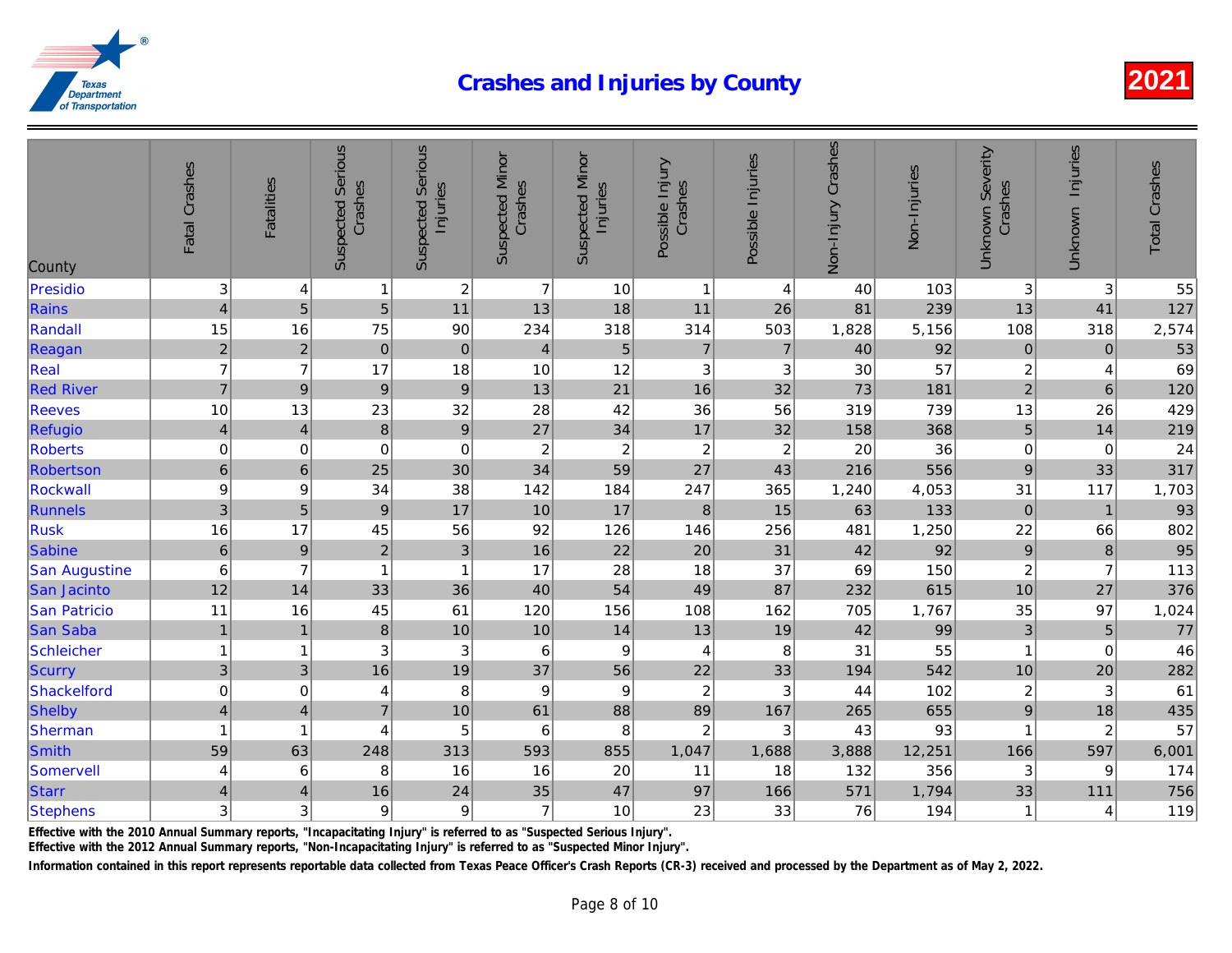| County           | Fatal Crashes    | <b>Fatalities</b>       | <b>Suspected Serious</b><br>Crashes | <b>Suspected Serious</b><br>Injuries | <b>Suspected Minor</b><br>Crashes | <b>Suspected Minor</b><br>Injuries | Possible Injury<br>Crashes | Possible Injuries | Non-Injury Crashes | Non-Injuries |
|------------------|------------------|-------------------------|-------------------------------------|--------------------------------------|-----------------------------------|------------------------------------|----------------------------|-------------------|--------------------|--------------|
| Sterling         | $\mathbf 0$      | $\mathbf 0$             | $\overline{2}$                      | $\overline{4}$                       | $\,6\,$                           | 8                                  | $\mathbf{1}$               | $\mathbf 1$       | 20                 | 44           |
| Stonewall        | $\mathbf{1}$     | $\overline{\mathbf{1}}$ | 4                                   | $\mathbf 5$                          | $\,$ 5 $\,$                       | $\,6$                              | $\boldsymbol{2}$           | $\mathbf{3}$      | 7                  | 17           |
| Sutton           | $\overline{4}$   | 5                       | $\bf 8$                             | 12                                   | 15                                | 37                                 | $\overline{\mathbf{4}}$    | 17                | 108                | 241          |
| Swisher          | $\boldsymbol{2}$ | $\overline{2}$          | $6\phantom{1}6$                     | $\boldsymbol{9}$                     | 13                                | 18                                 | 9                          | 17                | 49                 | 97           |
| <b>Tarrant</b>   | 211              | 227                     | 918                                 | 1,109                                | 4,442                             | 5,930                              | 6,287                      | 9,580             | 17,578             | 58,148       |
| <b>Taylor</b>    | 23               | 24                      | 106                                 | 126                                  | 540                               | 702                                | 644                        | 1,144             | 2,041              | 6,613        |
| Terrell          | $\overline{2}$   | $\overline{2}$          | $\mathbf{1}$                        | 8                                    | $\pmb{0}$                         | $\mathfrak{3}$                     | 3                          | $\,6\,$           | $\overline{7}$     | 23           |
| <b>Terry</b>     | $\mathbf{1}$     | 1                       | 4                                   | $\mathbf 5$                          | 10                                | 14                                 | 23                         | 27                | 105                | 271          |
| Throckmorton     | $\overline{1}$   | $\overline{1}$          | $\overline{2}$                      | $\overline{2}$                       | 3                                 | $\mathfrak{3}$                     | $\mathbf{1}$               | $\overline{1}$    | 14                 | 22           |
| <b>Titus</b>     | 11               | 11                      | 24                                  | 35                                   | 114                               | 166                                | 125                        | 221               | 557                | 1,662        |
| <b>Tom Green</b> | 20               | 24                      | 34                                  | 47                                   | 275                               | 365                                | 171                        | 235               | 1,952              | 5,478        |
| <b>Travis</b>    | 144              | 154                     | 624                                 | 755                                  | 3,109                             | 4,245                              | 3,558                      | 5,706             | 8,719              | 29,400       |
| Trinity          | $\,$ 6 $\,$      | $\overline{7}$          | 15                                  | 20                                   | 27                                | 32                                 | $\bf8$                     | 13                | 102                | 242          |
| <b>Tyler</b>     | 9                | 13                      | 11                                  | 17                                   | 36                                | 48                                 | 26                         | 53                | 169                | 449          |
| Upshur           | 15               | 16                      | 26                                  | 31                                   | 86                                | 130                                | 65                         | 119               | 338                | 935          |
| <b>Upton</b>     | 3                | 3                       | 7                                   | 9                                    | 13                                | 21                                 | 3                          | 4                 | 36                 | 78           |
| Uvalde           | $\overline{7}$   | $\boldsymbol{8}$        | 14                                  | 34                                   | 22                                | 33                                 | 48                         | 75                | 315                | 918          |
| <b>Val Verde</b> | 8                | 15                      | 18                                  | 32                                   | 79                                | 106                                | 107                        | 157               | 602                | 1,821        |
| Van Zandt        | 23               | 28                      | 69                                  | 92                                   | 132                               | 192                                | 136                        | 234               | 515                | 1,477        |
| Victoria         | 12               | 14                      | 65                                  | 79                                   | 170                               | 256                                | 162                        | 250               | 792                | 2,199        |
| Walker           | 14               | 15                      | 52                                  | 64                                   | 129                               | 182                                | 250                        | 406               | 1,135              | 3,335        |
| Waller           | 22               | 22                      | 64                                  | 82                                   | 91                                | 131                                | 158                        | 234               | 846                | 2,356        |
| Ward             | $\overline{7}$   | 10                      | $\,6\,$                             | $\,$ 6 $\,$                          | 21                                | 26                                 | 29                         | 38                | 145                | 318          |
| Washington       | 10               | 11                      | 32                                  | 42                                   | 85                                | 117                                | 67                         | 118               | 590                | 1,523        |
| Webb             | 18               | 23                      | $71$                                | 103                                  | 659                               | 914                                | 742                        | 1,211             | 3,897              | 12,481       |
| Wharton          | 16               | 20                      | 27                                  | 40                                   | 103                               | 148                                | 102                        | 144               | 535                | 1,529        |
| Wheeler          | 3                | 3                       | $\overline{7}$                      | 14                                   | 10                                | 16                                 | 5                          | 11                | 51                 | 98           |

Effective with the 2010 Annual Summary reports, "Incapacitating Injury" is referred to as "Suspected Serious Injury".

Effective with the 2012 Annual Summary reports, "Non-Incapacitating Injury" is referred to as "Suspected Minor Injury".